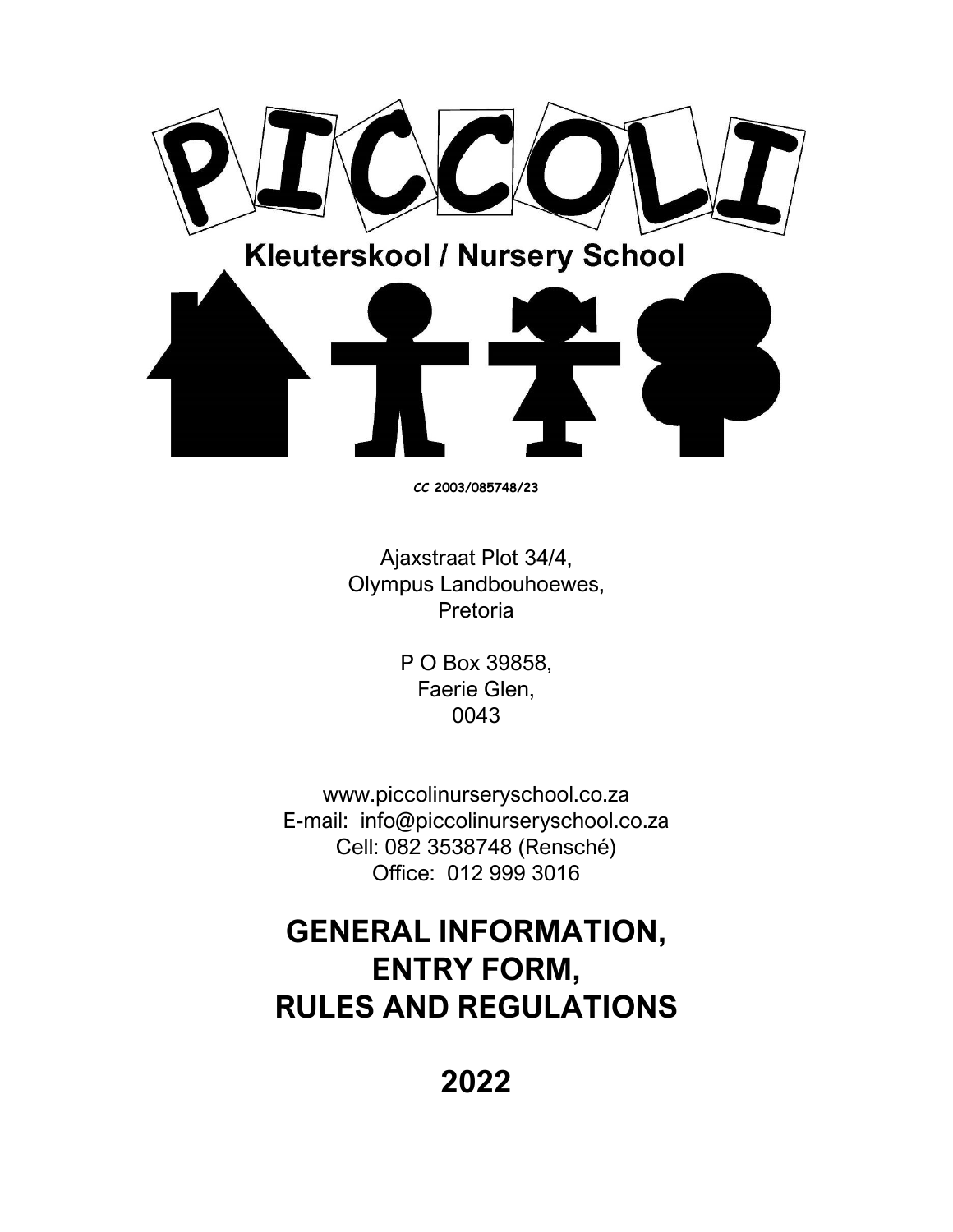### **PICCOLI GENERAL INFORMATION**

Piccoli Nursery School offers your child stimulating and interesting surroundings which promotes carefree playtime. Free reigns are given to your child's imagination in order to playfully empower him to form creative ideas, solutions and approaches. In any child's development, the playtime phase is of cardinal value. We extend and complement the attitude and authority of your own home, and in doing so offer a second home to your most valuable possession where he or she remains the most important.

The daily programme of the curriculum followed includes the following:

- Bible
- Art and craft activities "Make-and-bake", painting, drawing and collage
- Environmental studies and world orientation (Perception, knowledge expansion)
- Nature and areas of interest (Flower gardens and growing of vegetables)
- Language development (Stories, rhymes, puppets, second language)
- Songs, music, movement
- Routine activities (Arrival, toilet routine, cleaning, mealtimes, resting, leaving)

The Nursery School programme is however not fixed and is very accommodating in order to encourage informal education in a humane and personal manner. Piccoli Nursery School is an educational centre which is registered at the Association of Pre-Primary Education and Care. The personnel are qualified teachers with experience who will give the children individual attention in a loving environment.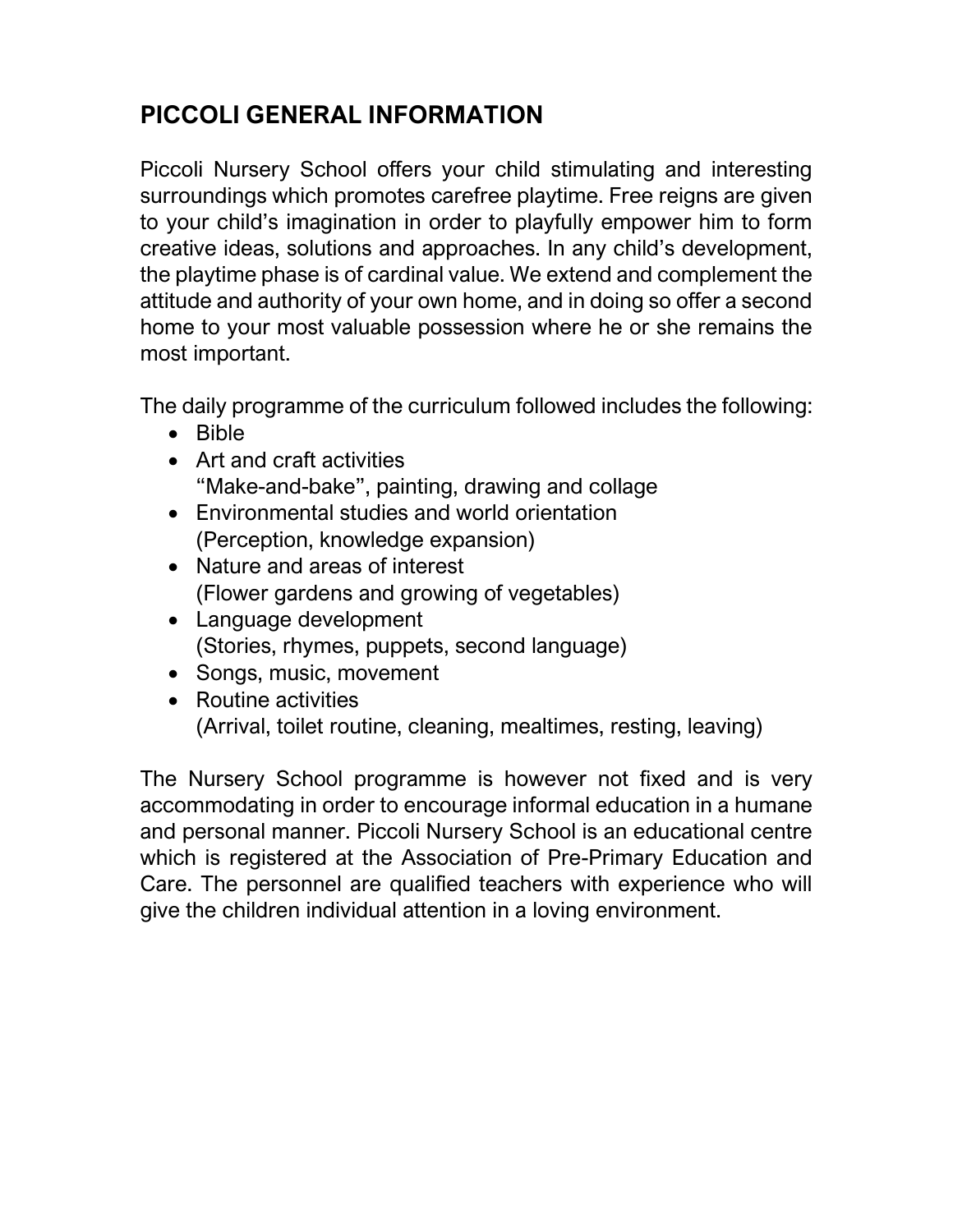### **1. ENTRY REGULATIONS**

- Children from 3 months to 6 years are accepted.
- The medium of instruction is bilingual (Afrikaans and English).
- Christian values are accepted and practised in the education of your child.
- Children from the age of 3 years must have age-appropriate linguistic skills in English and Afrikaans to be allowed admission.
- Alternatively, proof must be provided that remedial action is being taken.
- It is the parent's own responsibility to take remedial action, should the chosen language not develop appropriately after 4-6 months in the chosen class.

| <b>SCHOOL FEES</b> |
|--------------------|
|                    |

| <b>SENIORS:</b>                                                   | Full day             | $=$                                   | R4 050.00             |
|-------------------------------------------------------------------|----------------------|---------------------------------------|-----------------------|
| $(2016 - 2018)$                                                   | Half day             | $\alpha_{\rm c} = 0$                  | R4 000.00             |
| <b>JUNIORS:</b>                                                   | Full day             | $=$                                   | R 4 150.00            |
| (2019)                                                            | Half day             | $\epsilon = \frac{1}{2}$              | R 4 100.00            |
| <b>BABIES &amp;</b><br><b>POTTIE TRAINERS:</b><br>$(2020 - 2022)$ | Full day<br>Half day | $\equiv$<br>$\epsilon_{\rm{eff}}=0.1$ | R4400.00<br>R4 350.00 |

- **All school fees (which are calculated annually by the school), is payable monthly in advance.**
- A registration fee or re-registration fee of **R400 per family per year** is payable on the date of registration, which is nonrefundable. (The fee is utilised for administration purposes).
- **School fees are payable on or before the 3 rd of each month.**
- Debit order runs will be on the  $3<sup>rd</sup>$  of each month, or the first working day thereafter.
- **If the school fees are not paid for by the end of the month the child will be denied further admission.**
- **If the school fees are not paid in full by the end of the year the child will lose his/her space in the school for the following year.**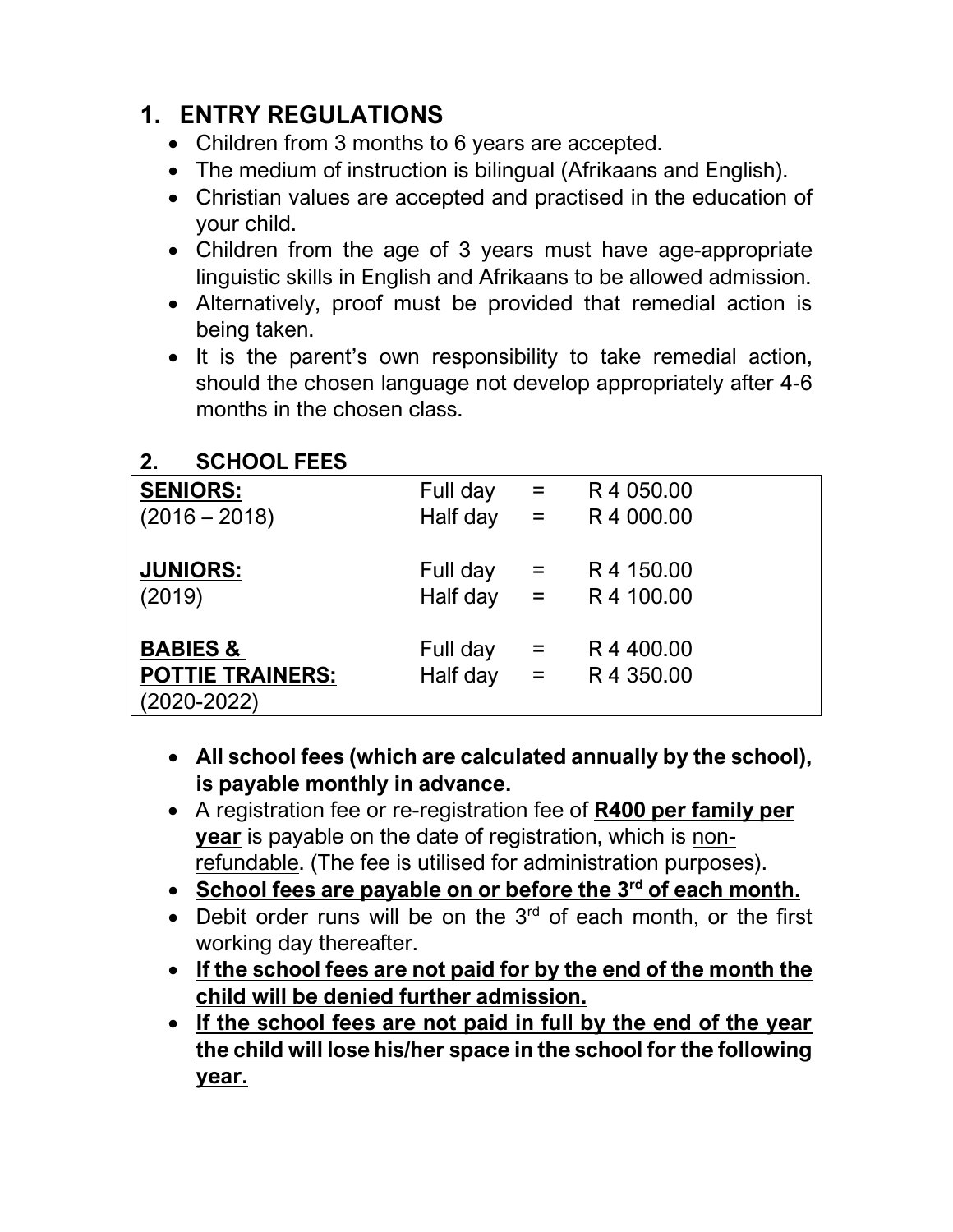- Proof of payment of internet transactions must be faxed or emailed to the school within 24 hours and the original must be available on request.
- School fees are payable in full, even if the child is not at school, for what reason whatsoever.
- **A deposit equal to one month's school fees are payable on admission. No deposit is refundable when a booked place in the school is cancelled.**
- **The deposit is not utilised as the first month's school fees but will be used the month notice is given that your child is leaving the school.**
- Entry "tags" available at the office at R100 each.

#### **PLEASE TAKE NOTE:**

- **School fees are paid monthly, in advance and must be paid by the 3rd of each month.** No deduction of fees will be given for illness, holidays, or part of a month.
- The school holds the right to refuse any child whose school fees are not paid up to date by the 7<sup>th</sup> of each month.

#### **3. NURSERY SCHOOL HOURS Mondays to Fridays**

- Full day: 06:45 17:30
- Half day: 06:45 13:30
- The Nursery School is closed on weekends, public holidays, as well as some working days falling between 2 public holidays.
- The nursery school is closed for the Christmas holidays from the end of the National school year in December for approximately 4 weeks.

The specific dates are published on the Annual Program.

• The Nursery School will be closed for 1 week during the winter school holidays (The second week of the winter holiday, see annual programme).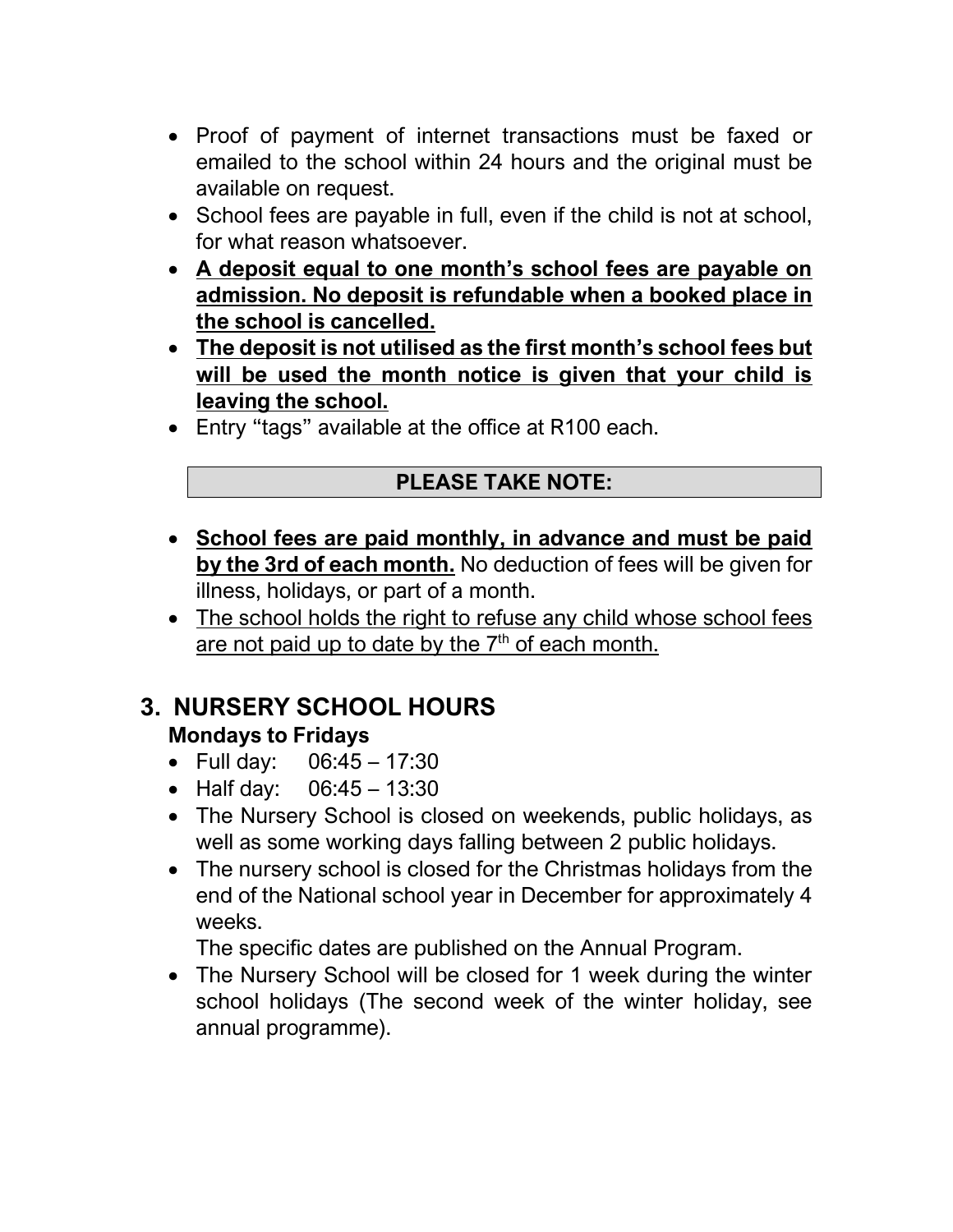- The Nursery School will close at 12:00 for the Easter weekend, as well as the last day of school at the end of the year.
- **NO CHILDREN WILL BE RECEIVED BEFORE 06:45.**
- If your child wants to eat porridge at school, they must be in the class at 08:00.
- The class teacher must attend to the children from 08:00 and cannot have a discussion with a parent during such time. Parents are welcome to come to the office with their concerns or comments. Alternatively, an appointment can be made with your child's class teacher at 07h45 in the mornings or 13:15 in the afternoons.
- All children must be left in the care of Piccoli personnel on arrival.
- When fetching children, the relevant teacher, or any other personnel on the playground or in the office, must be informed.
- **A penalty of R100 per quarter of an hour (15 minutes), or any part thereof, will be charged when children are fetched after school hours.**
- **All penalty fees must be paid in cash to the relevant staff member on the same day or by latest the following day.**
- No child is required to attend school every day. Infrequent school attendance will however influence the educational program, although we try to keep it flexible. We would prefer for the nursery school to keep its informal character, where we can focus on the child in a humane and personal nature.
- Children may only be collected by a responsible person, as arranged beforehand.
- We encourage parents to swiftly drop the children off (GREET and GO) and not engage in unnecessary discussions. The longer you stay the more difficult the goodbyes are and it also upsets the other children in the classroom.
- Parents are also requested NOT to stand and talk on the playground in the afternoons and have their children play on the playground while other children are in the waiting class.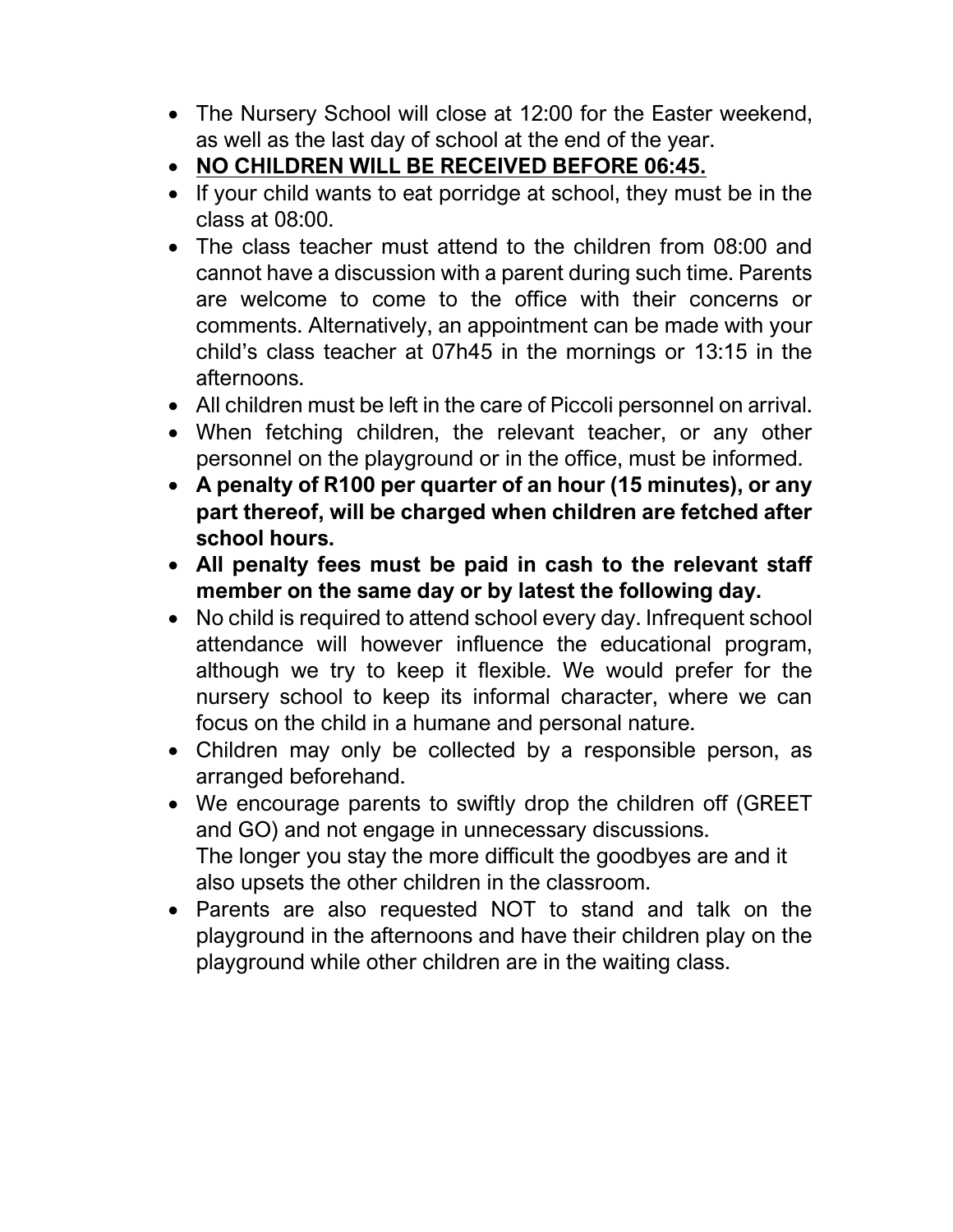## **4. NOTIFICATION**

- The school must be informed before 09:00 on the day/s the child will not be attending.
- **WRITTEN NOTICE OF ONE CALENDAR MONTH IS REQUIRED SHOULD YOUR CHILD LEAVE THE SCHOOL.**
- One full month's fees are payable if a month's notice is not received.
- **NOVEMBER WILL NOT BE SEEN AS A NOTICE MONTH. The last date on which notice of withdrawal can take place, is on 1 October for the end of October and/or 1 November for the end of December.**
- The school must be notified if there is any change in circumstances at home or at school that may influence the child's behaviour.
- Should your child visit an occupational therapist, physio therapist, etc, a copy of the report should be made available to the school.
- The school office should be notified of the following changes:
	- o Parents' address,
	- o Parents' contact details, and/or
	- o Doctor's contact details.

#### **5. MEALTIMES**

The following meals and snacks are offered:

- Breakfast: 08:00 -08:15 ("Mieliepap", oats or maltabella are • alternated)
- Snacks: 10:00 (Rooibos tea or juice and sandwiches)
- Lunch: 12:00 (As per menu on notice board)
- Snacks: 14:30 (Rooibos tea or juice and sandwiches)

## **6. PROGRESS REPORTS**

• Progress reports will be handed out to the parent(s) twice a year in June and December.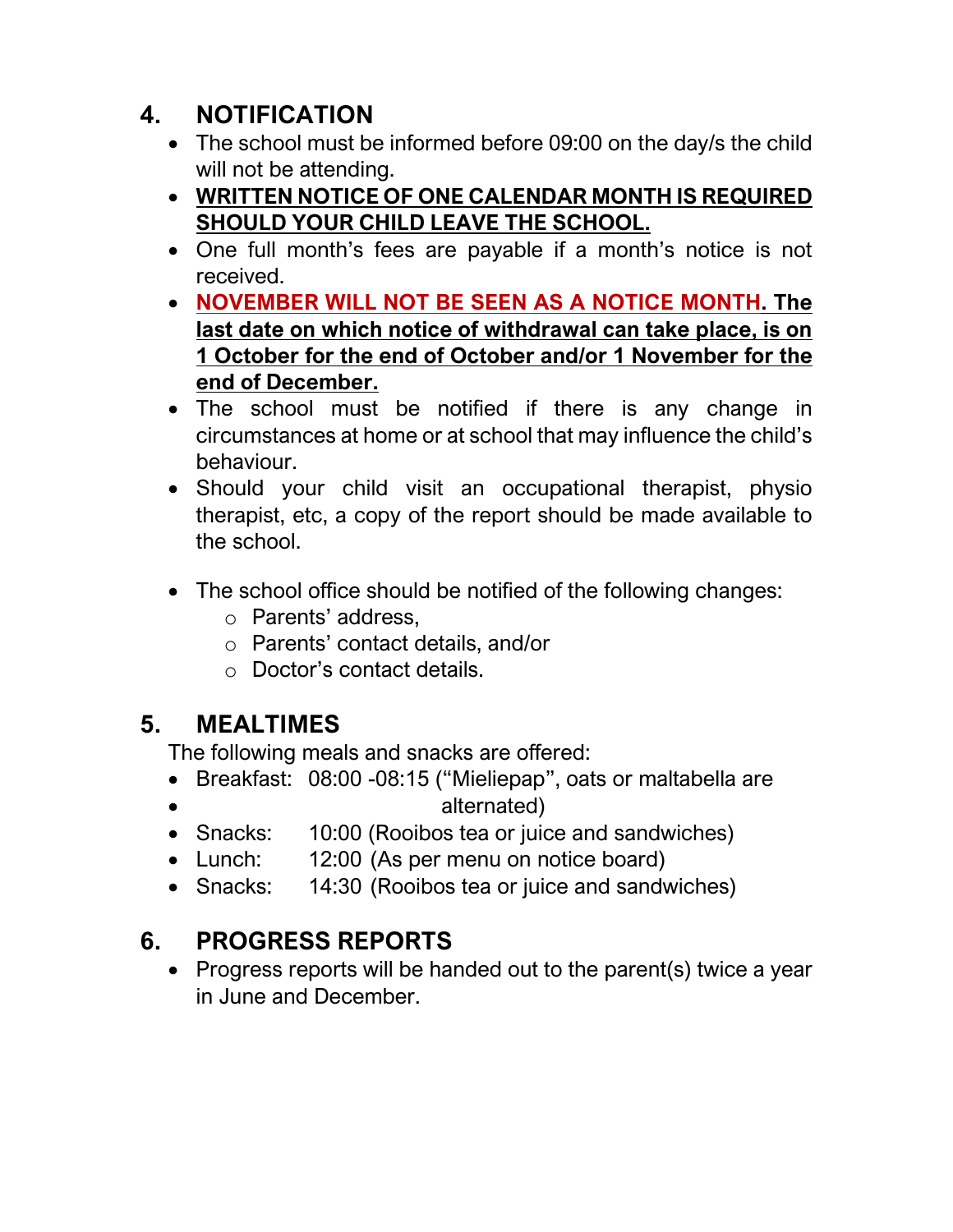## **7. MEDICAL CARE**

- Personnel will not be kept liable for the application of medicine, unless it is marked clearly and placed in the medicine holder in each class (not in the child's suitcase).
- Time of application and dose must be noted clearly in the medicine book in each class.
- No vitamin supplements or suppositories will be administered by staff.
- **Antibiotics and other high schedule medications should PREFERABLY be administered at home, IF POSSIBLE.**
- **A valid copy of the child's prescription by a medical doctor with clear instructions for administration must be passed on to the Teacher if a chronic / high schedule or prescription medication must be administered at school.**
- **If the prescription has expired, the parent must obtain and submit a new one before prescription medication can be administered.**
- **Over the counter medication should be clearly marked with the child's name on it and the medication itself should not be expired.**
- When parents have been notified telephonically that their child is sick, the child must be fetched from school as soon as possible.
- By signing the enrolment form, parents give permission for instances where one or both parents cannot be reached, that Piccoli Nursery school or one of its personnel can decide on medical treatment, even if it has financial implications for the parents, in the following instances:
	- o Obtaining medical assistance or services.
	- o Transportation of the child to a place where medical assistance and/or services are available
	- o Permission to give any medicine as prescribed by a medical doctor.
	- o Giving permission for anaesthetics.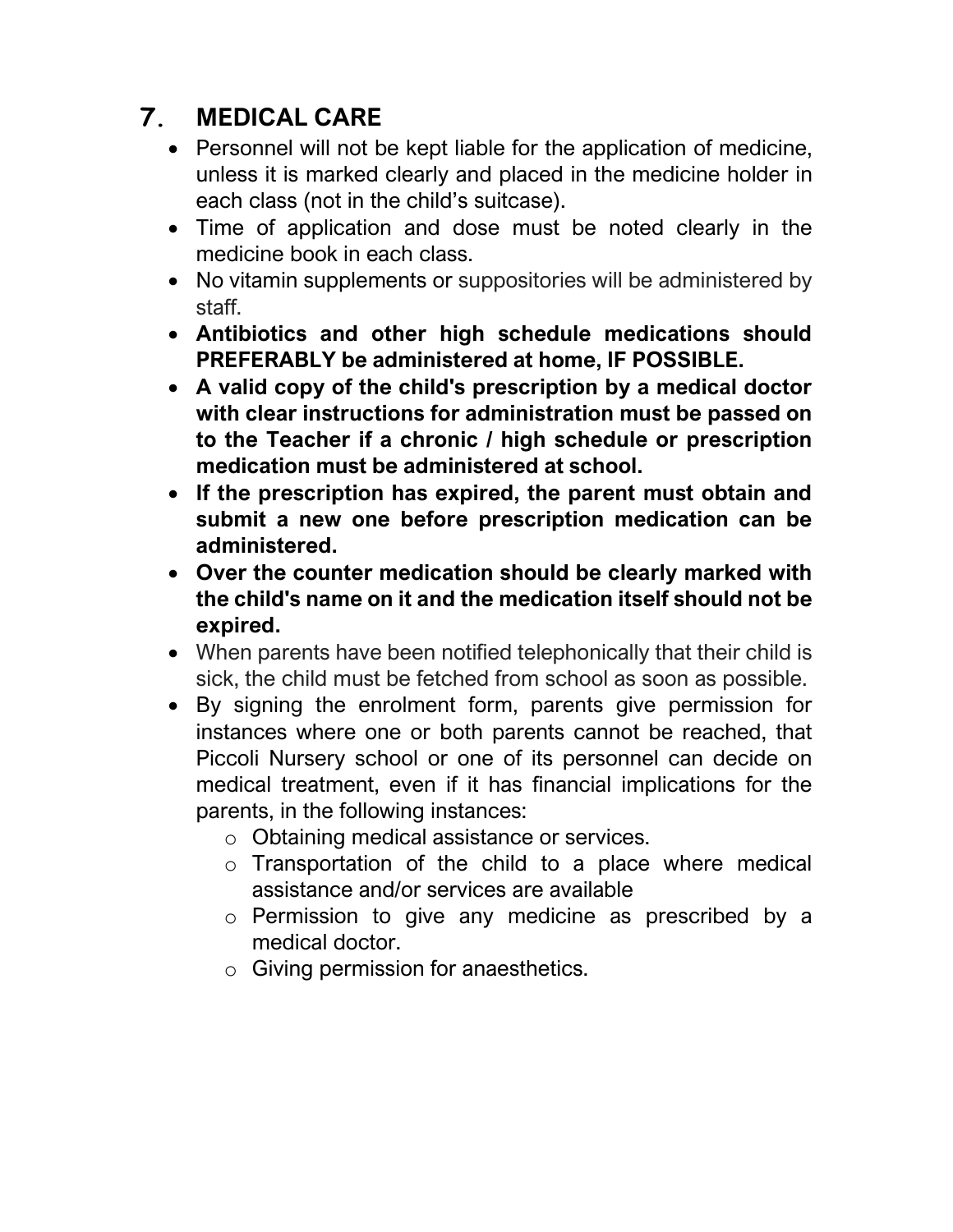- **We request that no child will be sent to school, having a contagious child disease or any other contagious disease. The Doctor involved should send a letter to the school stating which contagious disease the child has. Thereafter the other parents in the class can be notified.**
- **No child will be admitted back to school, without a doctor's letter, confirming that the illness is past being contagious and that no other child will be affected negatively.**
- **In the event of a head injury or fever, parents will be contacted and asked to collect the child from school.**
- No child with head lice will be admitted to school, as it may contaminate other children.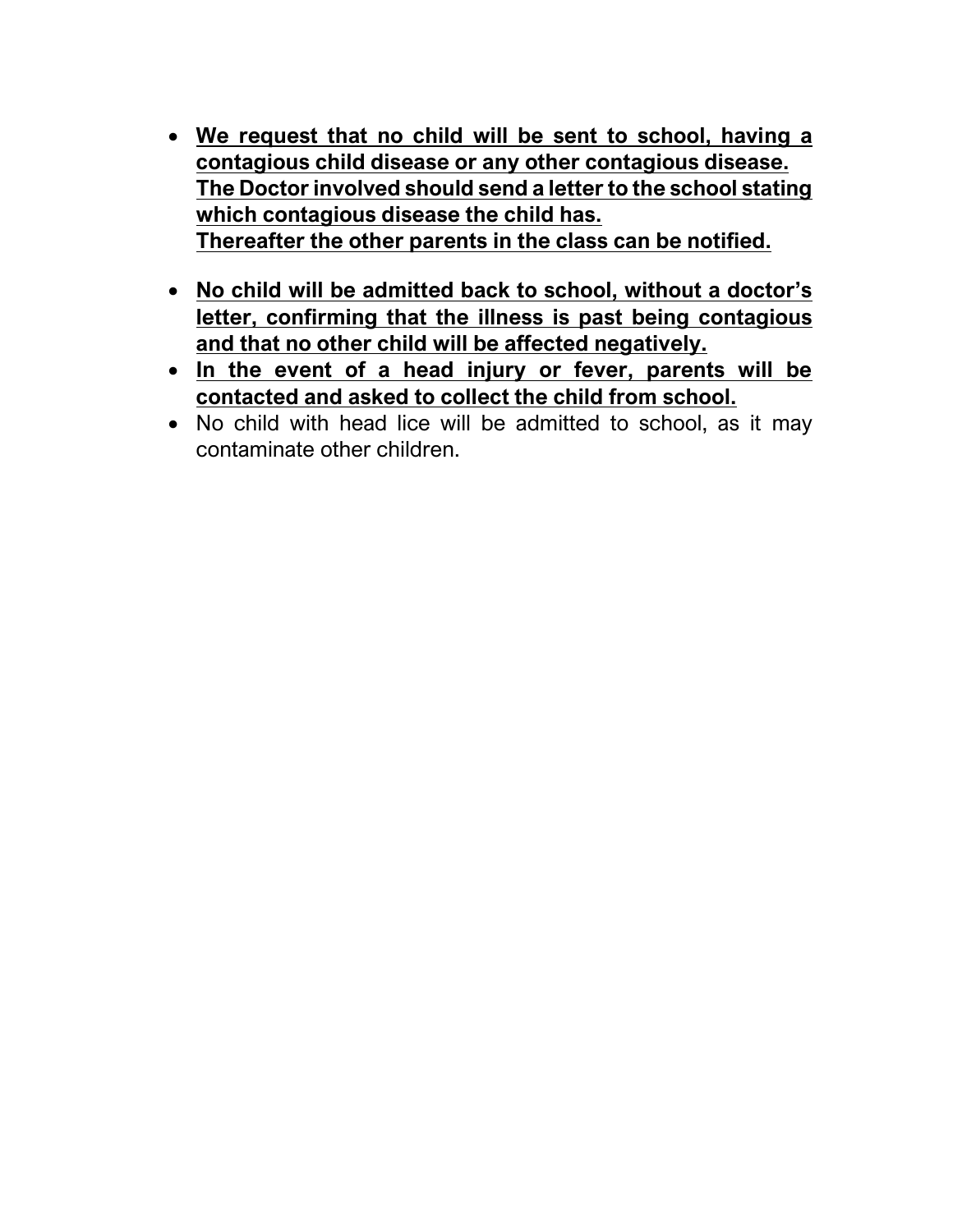| <b>Contagious diseases</b>                | <b>Return to school</b>                                                                           |  |  |  |
|-------------------------------------------|---------------------------------------------------------------------------------------------------|--|--|--|
| German Measles (Rubella)                  | 1 week after appearance of rash                                                                   |  |  |  |
| <b>Hepatitis A</b>                        | 7 days after the appearance of jaundice                                                           |  |  |  |
| Whooping cough                            | 3-6 weeks after diagnosis                                                                         |  |  |  |
| Lice infestation                          | After thorough cleansing and removal from head,<br>body, and clothing (nits and lice)             |  |  |  |
| <b>Measles</b>                            | Only after complete recovery of disease and<br>clearing of rash                                   |  |  |  |
| Meningitis                                | After submitting a certificate of clearance from a<br>Doctor                                      |  |  |  |
| Mumps                                     | After disappearance of all symptoms and swelling                                                  |  |  |  |
| <b>Scabies</b>                            | 24 hours after proper and effective treatment                                                     |  |  |  |
| Gastric fever/Rota virus                  | After submitting a certificate of clearance from a<br>Doctor or after all diarrhoea is cleared up |  |  |  |
| Chicken pox                               | Only after the last scabs have cleared                                                            |  |  |  |
| Diphtheria                                | After submitting a certificate of clearance from a<br>Doctor                                      |  |  |  |
| Diarrhoea with fever                      | After condition is entirely healed                                                                |  |  |  |
| Eye infections – including "Pink<br>eyes" | After complete healing of infection                                                               |  |  |  |
| Hand-foot-mouth virus                     | After blisters are cleared up                                                                     |  |  |  |
| <b>Baby Measles</b>                       | After clearing of rash                                                                            |  |  |  |
| Oral thrush                               | After condition is cleared up                                                                     |  |  |  |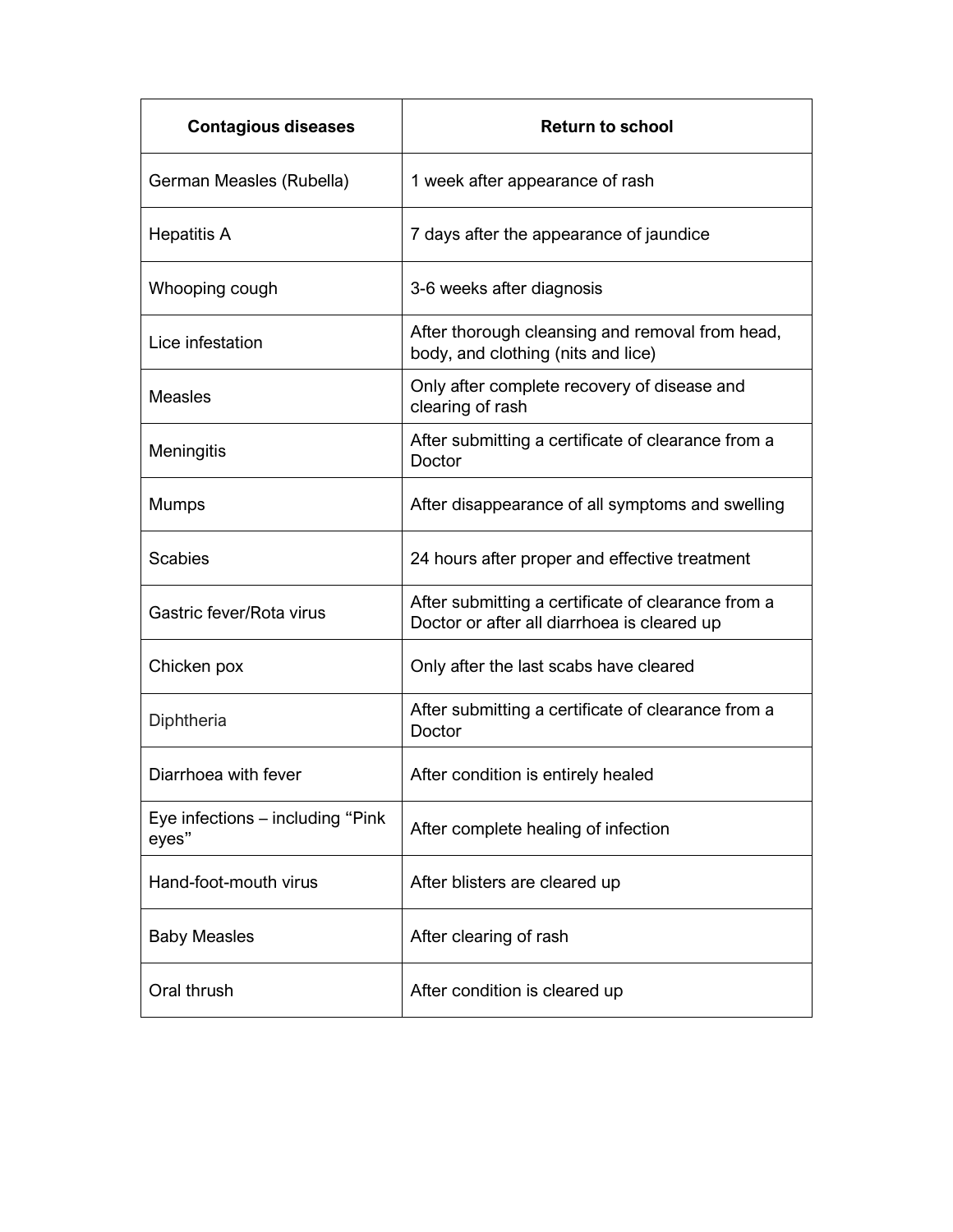## **8. ADDITIONAL ACTIVITIES**

The following activities are available depending on enough interest:

- 
- 
- 
- 
- 
- 

• Ballet Soccercise Stars (Soccer) • Playball **Interact Click (Computer literacy)** • RSD (Rugby) Miki Maths (incorporated into the • Monkeynastix Piccoli curriculum) • Dance Mouse Little Titans (Cricket) • Rey's Gymnastics **Aqua Angels (Swimming/off-**

premise)

For further information kindly enquire at the office.

#### **9. WHAT CHILDREN MUST BRING TO SCHOOL 9.1. BABIES/JUNIORS**

- Two sets of clean clothes, marked clearly
- A big enough bag, marked clearly
- A sweater or warm clothing, should the weather change
- A plastic bag for dirty clothes
- Five (5) disposable nappies
- Bum cream
- Enough bottles for the day, marked clearly
- Hairbrush, marked clearly
- Sun hat, marked clearly
- Sunblock, marked clearly
- Baby Wipes
- Blanket and pillow, marked clearly

## **9.2. SENIORS**

- A big enough bag, marked clearly
- One set of clean clothing, marked clearly
- A sweater or warm clothing, should the weather change
- Hairbrush, marked clearly
- Sun hat, marked clearly
- Sunblock, marked clearly
- Blanket, marked clearly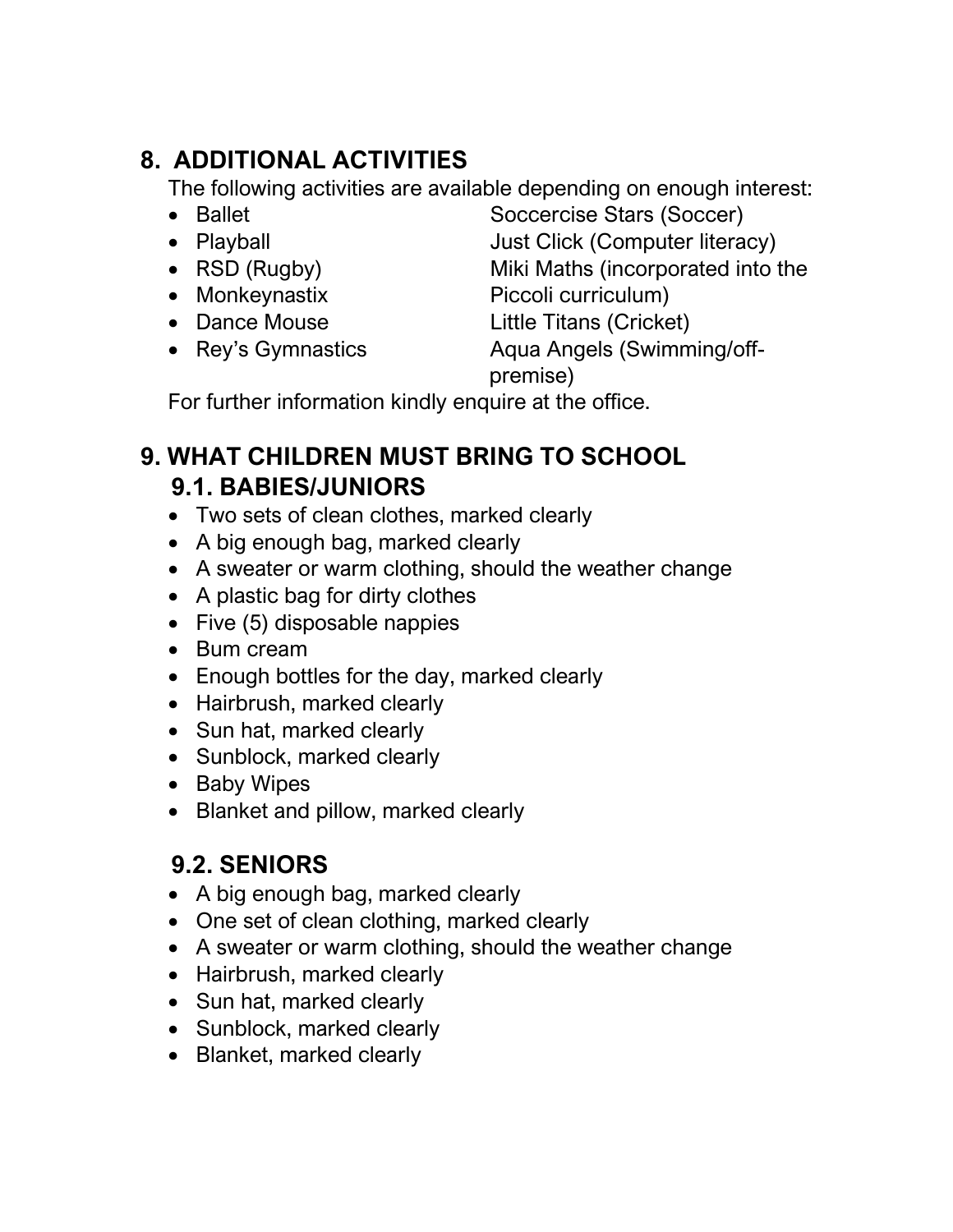### **10. GENERAL**

- No snacks are allowed at school
- Please obtain permission from your child's class teacher prior to bringing snacks or sweets for a special occasion. Keep it small and easy to eat and try and avoid too much sugar. (We encourage healthy snacks)
- No toys are allowed at school, except when the teacher had a special request regarding the matter.
- If you discover any of the school's toys at home, please return it.
- All lost items will be kept at school for identification and claiming.
- All items (clothes, shoes, etc.) must be marked clearly.
- Fridays are the official "Make & Bake"-day at school.
- Only one child at a time may go to the bathroom during class hours.
- No playing or mischief is allowed in the toilets.
- No foul language is allowed.
- We kindly request that all parents respect the confidentiality of others (do not talk about children, staff or parents to others).
- We appreciate that it can be distressing when your child has been bitten or has bitten another child. We kindly request that you discuss your concerns with the appropriate staff in a respectful manner.

The key to putting a stop to any challenging behaviour is a partnership approach. Try to remember that all young children are potential biters.

• Please talk with the Principal of the school, should you like to share any idea or have any concern. Should the Principal not be available, feel free to notify the office in writing of your comment or concern.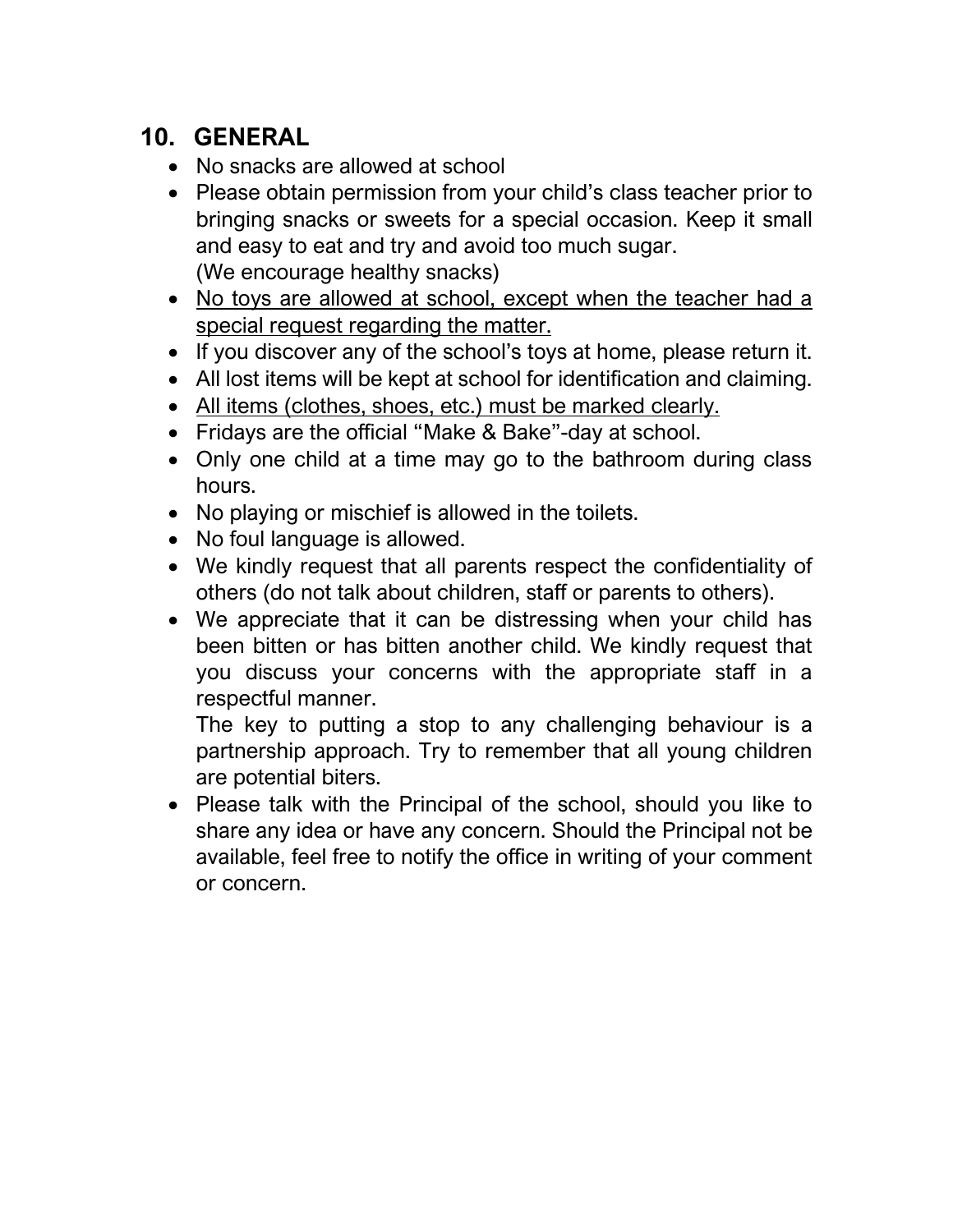#### **11. SECURITY**

- Piccoli Nursery school is closed off with electric fencing.
- Gates operate with access control.
- Please do not block the main entrance gate when dropping off or fetching children
- **With the children around, kindly drive slowly when entering our gates. Hold the children's hands when in the parking area, it may be dangerous between the cars and electric fencing.**
- **Parents must arrange telephonically with the office and it must be noted in the message book at reception, if someone else is authorised to fetch their children.**
- Any visitor must first report to the office.
- Please keep all doors and gates closed and do not allow any unknown children outside without their parent's permission.

#### **Should a child be fetched by another adult who does not have an entry tag, the procedure will be as follows:**

- 1. Written consent from a parent must be handed in at the office or to the appropriate staff member. If permission was given via email or fax; it should also be confirmed telephonically.
- 2. Please do not place letters or notes in the child's school bag.
- 3. Information required:
	- o Name and class of child to be fetched.
	- o Name, surname and ID number of persons that will be collecting the child.
	- o Date and time that the child will be fetched from school.
- 4. When child is collected:
	- o Person must show his/her ID document to appropriate staff member.
- 5. Due to procedure, no child may be collected from school by a minor.
- There is a bell with an intercom and camera at the main entrance. The office (up until 15:00) and afternoon staff (after 15:00) will open the gates to visitors.
- Piccoli is registered at Brinant Security (086 117 4343) and we have a security guard at our disposal 24 hours a day who is situated directly across the road from our entrance.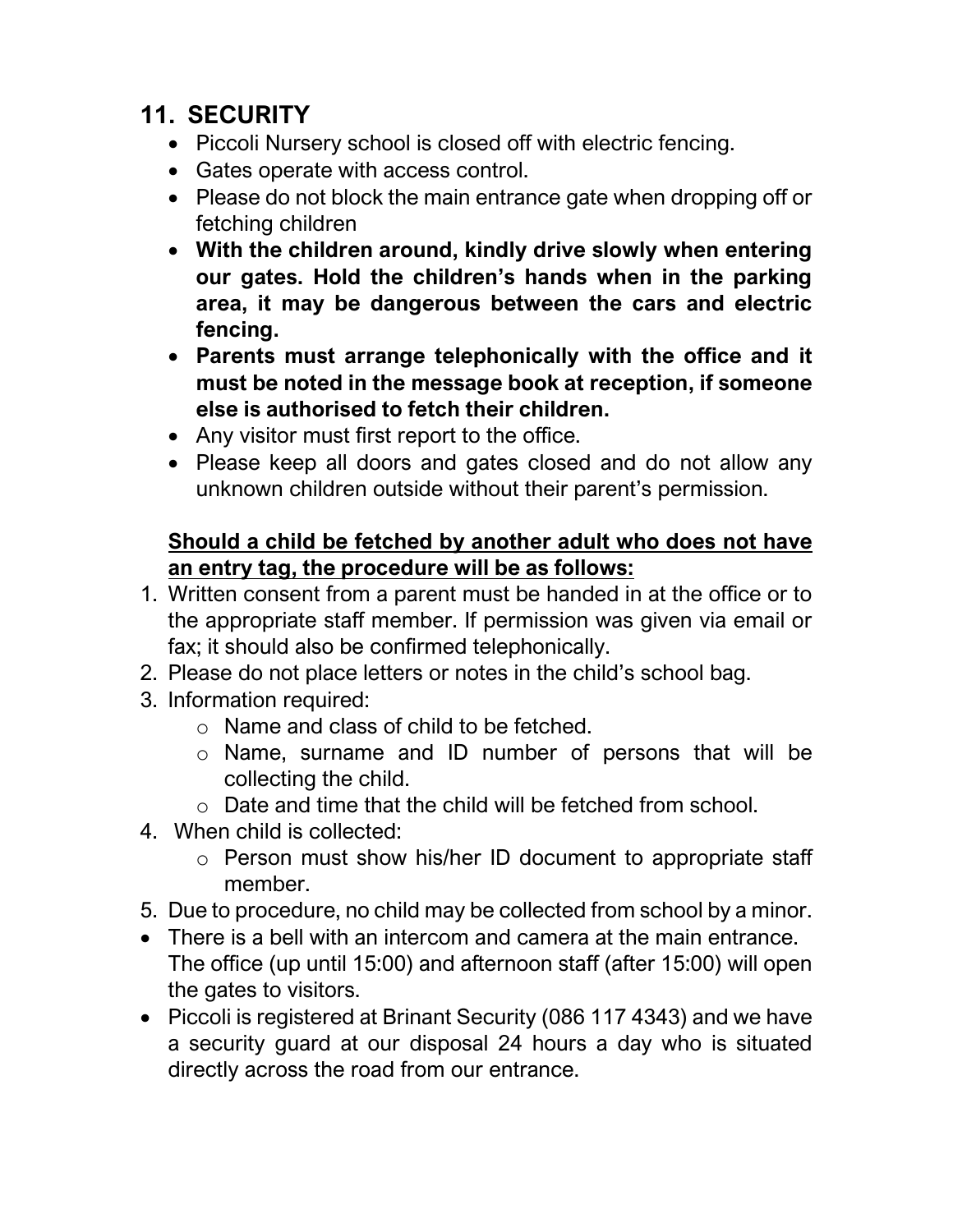#### **12. SOCIAL MEDIA**

The purpose of Piccoli Nursery School's Facebook and Instagram page is to communicate with parents, friends, and staff and to share activities that took place at the School.

Any opinions and comments made by users and the online community on the School's social media platforms, including our Facebook page and Instagram page, are the opinions and comments of the users themselves and do not necessarily reflect the views of the School, the staff or the owners of the School.

#### **All Facebook and Instagram users are personally responsible for the content of their posts on the school's social media pages and the School, staff or owners are not responsible for its content.**

We expect users to be respectful, polite and to communicate in a professional manner. Any inappropriate comments, including but not limited to negative, discriminatory, harassing, vulgar language, racist or offensive comments against the school, its pupils, staff, owners or parents is inadmissible, and the school reserves the right at its sole discretion to remove such comments. The foregoing also includes placements that are not in line with the vision and mission of the school. **Users who are guilty of the aforementioned offenses can be criminally prosecuted**.

Although the School is making all reasonable efforts to monitor the content of the Facebook page, not all posts are monitored, and the school cannot always respond immediately to the request for information online or cannot always remove unwanted posts immediately.

#### **If you have any problems or complaints it is expected of you to take this up in person with the Principal or staff and not to use social media for example Facebook, Instagram, Twitter, WhatsApp, Telegram etc. to deal with complaints.**

By placing comments on social media and on the school's Facebook page; the user accepts that the information will be available to the general public and that other users may use this information outside of the control of the school. **If you do not want the information you plan to put on the site to be used by other users, published, copied or printed, then please do not make any postings on social media or the Facebook page.**